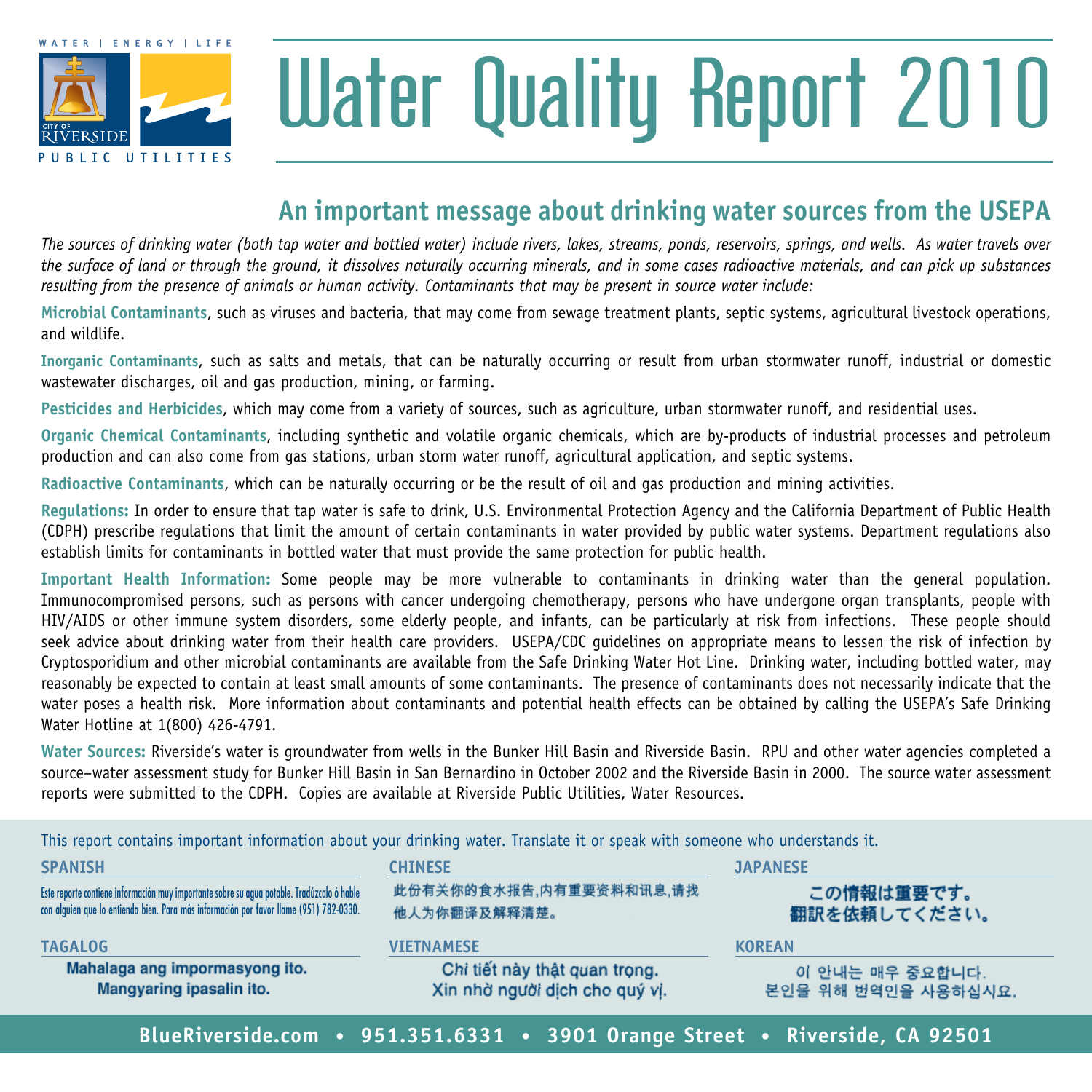## **Secondary Standards** Aesthetic Standards

|                                         | <b>STATE</b><br><b>MCI</b> | <b>AVERAGE</b>        | RIVERSIDE PUBLIC UTILITIES<br><b>RANGE</b> | <b>SOURCES IN</b><br><b>DRINKING WATER</b>                                                                                                           |
|-----------------------------------------|----------------------------|-----------------------|--------------------------------------------|------------------------------------------------------------------------------------------------------------------------------------------------------|
| Odor Threshold                          | 3                          | $\leq$ 1              | $1 - 1$                                    | Naturally present<br>in environment                                                                                                                  |
| Chloride                                | 500 ppm                    | 29 ppm                | $25 - 31$ ppm                              | Naturally present<br>in environment                                                                                                                  |
| Sulfate                                 | 500 ppm                    | 67 ppm                | 57 - 79 ppm                                | Naturally present<br>in environment                                                                                                                  |
| <b>Total Dissolved</b><br>Solids "TDS"  | 1,000 ppm                  | 363 ppm               | 300 - 430 ppm                              | Naturally present<br>in environment                                                                                                                  |
| Specific<br>Conductance                 | 1,600 µmho                 | 575                   | 560 - 590                                  | Substances form<br>ions in water                                                                                                                     |
| Corrosivity                             | Noncorrosive               | 0.7                   | $0.6 - 0.7$                                | Natural or industrially<br>influenced balance of<br>hydrogen, carbon,<br>and oxygen in the<br>water; affected<br>by temperature and<br>other factors |
| pH Units                                | NS                         | 7.7 units             | $7.0 - 8.1$ units                          | Naturally present<br>in environment                                                                                                                  |
| <b>Hardness</b><br>(CaCO <sub>3</sub> ) | N.S                        | $200$ ppm             | 190 - 210 ppm                              | Naturally present<br>in environment                                                                                                                  |
| Alkalinity<br>(CaCO <sub>3</sub> )      | NS                         | $(12$ gpg)<br>160 ppm | 150 - 170 ppm                              | Naturally present<br>in environment                                                                                                                  |
| Sodium                                  | NS                         | 40 ppm                | 38 - 42 ppm                                | Naturally present<br>in environment                                                                                                                  |
| Calcium                                 | N.S                        | 64 ppm                | $61 - 67$ ppm                              | Naturally present<br>in environment                                                                                                                  |
| Potassium                               | N.S                        | 3 ppm                 | 3 ppm                                      | Naturally present<br>in environment                                                                                                                  |
| Magnesium                               | NS                         | 10 ppm                | $9 - 11$ ppm                               | Naturally present<br>in environment                                                                                                                  |
| Turbidity                               | <b>5.0 NTU</b>             | $0.1$ NTU             | $< 0.1 - 0.7$ NTU                          | Naturally present<br>in environment                                                                                                                  |

#### **Monitoring Report 2010**

Riverside Public Utilities tests for more than 200 possible contaminants in our water system. This report provides data from sampling conducted in calendar year 2010. Only those contaminants detected in our water system are listed here. For a listing of additional chemical tests, please contact Water Quality Manager Adam Ly at (951) 351-6331.

#### **Water Resources**

Riverside met all of its water supply needs by utilizing groundwater sources located in the San Bernardino, Bunker Hill, and Riverside Basins.

#### **Water Compliance & Monitoring Program**

In 2010, we collected more than 18,600 water samples to test for a variety of potential contaminants. Samples were collected at water sources, along transmission pipelines, throughout the distribution system, including reservoirs and booster stations, and treatment plants to ensure water quality from its source to your meter.

The Utility uses state certified independent laboratories to perform water tests. This ensures that an independent set of experts test your water from the source to your meter. Last year, we spent more than \$700,000 on compliance laboratory costs.

#### **Riverside Public Utilities 2010 Water Sampling Data**

- 6,752 Samples collected to test for bacteria.
- 6,527 Samples collected for source and system compliance and monitoring.
- 5,376 Samples collected for treatment plant compliance and monitoring.
- 18,655 Total samples collected.

**We are pleased to report that our water met or surpassed all state and federal drinking water quality standards in 2010. We welcome you to attend our Board of Public Utilities meetings at 3901 Orange Street, in Riverside, held at 8:30 a.m. on the first and third Fridays of each month. You can also visit our website at BlueRiverside.com for more information.**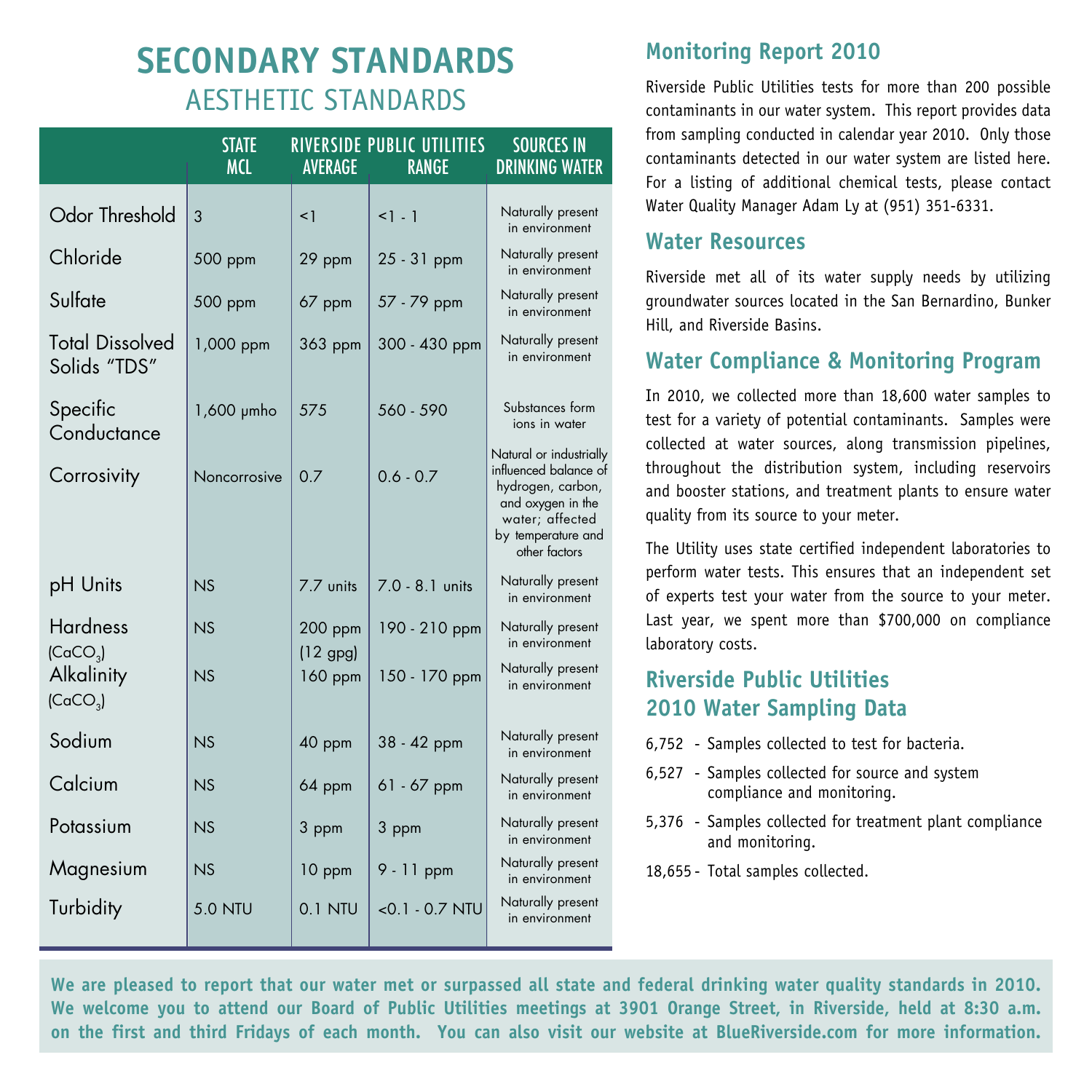## **Riverside Public Utilities 2010 Water Quality Report** PRIMARY STANDARDS: MANDATORY HEALTH-RELATED STANDARDS

| <b>CONTAMINANT</b>                                        | <b>STATE</b><br><b>MCL</b>          | <b>STATE</b><br>PHG          | <b>AVERAGE</b>                | <b>RIVERSIDE PUBLIC UTILITIES</b><br><b>RANGE</b> | <b>SOURCES IN DRINKING WATER</b>                                       |
|-----------------------------------------------------------|-------------------------------------|------------------------------|-------------------------------|---------------------------------------------------|------------------------------------------------------------------------|
| MICROBIOLOGICAL<br>Total Coliform (P/A) (a)               | 5%                                  | 0 (MCLG)                     | 0%                            | $0 - 0.5%$                                        | Naturally present in environment                                       |
| <b>REGULATED ORGANIC</b><br>Total Trihalomethanes "TTHMs" | 80 ppb                              | NS                           | 5 ppb                         | ND - 15 ppb                                       | By-product of drinking<br>water disinfection                           |
| Halocetic Acids "HAA5"                                    | 60 ppb                              | NS                           | <b>ND</b>                     | ND - 2 ppb                                        | By-product of drinking<br>water chlorination                           |
| Chlorine                                                  | 4.0 ppm<br>(MRDL)                   | 4 ppm<br>(MRDLG)             | $0.5$ ppm                     | ND - 1.6 ppm                                      | Drinking water disinfectant<br>added for treatment                     |
| Control of DBP precursors<br>Total Organic Carbon "TOC"   | TT                                  | NS                           | <b>ND</b>                     | ND - 0.8 ppm                                      | Various natural and<br>man-made sources                                |
| Dibromochloropropane "DBCP"                               | $200$ ppt                           | $1.7$ ppt                    | <b>ND</b>                     | ND - 10 ppt                                       | Banned nemotacide still present<br>due to past agricultural activities |
| <b>REGULATED INORGANIC</b><br>Arsenic                     | 10 ppb                              | 4 ppt                        | 2 ppb                         | ND - 2 ppb                                        | Erosion of natural deposits                                            |
| Fluoride                                                  | 2 ppm                               | $1.0$ ppm                    | $0.6$ ppm                     | $0.5 - 0.6$ ppm                                   | Naturally present in environment                                       |
| Nitrate (NO <sub>2</sub> )                                | 45 ppm                              | 45 ppm                       | 22 ppm                        | 18 - 30 ppm                                       | Naturally present in environment                                       |
| Perchlorate                                               | 6 ppb                               | 6 ppb                        | <b>ND</b>                     | ND - 4 ppb                                        | Inorganic chemical used in variety<br>of industrial operations.        |
| <b>RADIOLOGICAL</b><br>Gross Alpha                        | 15 pCi/L                            | 0 (MCLG)                     | 7.1 pCi/L                     | $<$ 3 - 20 pCi/L                                  | Erosion of natural deposits                                            |
| Uranium                                                   | 20 pCi/L                            | $0.43$ pCi/L                 | 9.8 pCi/L                     | $<$ 1 - 18 pCi/L                                  | Erosion of natural deposits                                            |
| LEAD/COPPER (AL)<br>(90% Household Tap)                   |                                     |                              |                               |                                                   |                                                                        |
| Copper (b)                                                | 1,300 ppb                           | 300 ppb                      | $470$ ppb                     | $50 - 730$ ppb                                    | Internal corrosion of home plumbing                                    |
|                                                           |                                     |                              |                               |                                                   |                                                                        |
| <b>REGULATED CONTAMINANTS</b><br><b>WITH NO MCLS</b>      | <b>NOTIFICATION</b><br><b>LEVEL</b> | <b>STATE PHG</b><br>OR MCLG  | <b>AVERAGE</b>                | <b>RIVERSIDE</b><br><b>RANGE</b>                  |                                                                        |
| Chromium VI<br>Vanadium<br>Boron                          | NS<br>NL 50 ppb<br>NL 1000 ppb      | <b>NS</b><br>NS<br><b>NS</b> | $2.2$ ppb<br>6 ppb<br>125 ppb | $1.6 - 2.7$ ppb<br>$6 - 7$ ppb<br>100 - 160 ppb   |                                                                        |
|                                                           |                                     |                              |                               |                                                   |                                                                        |